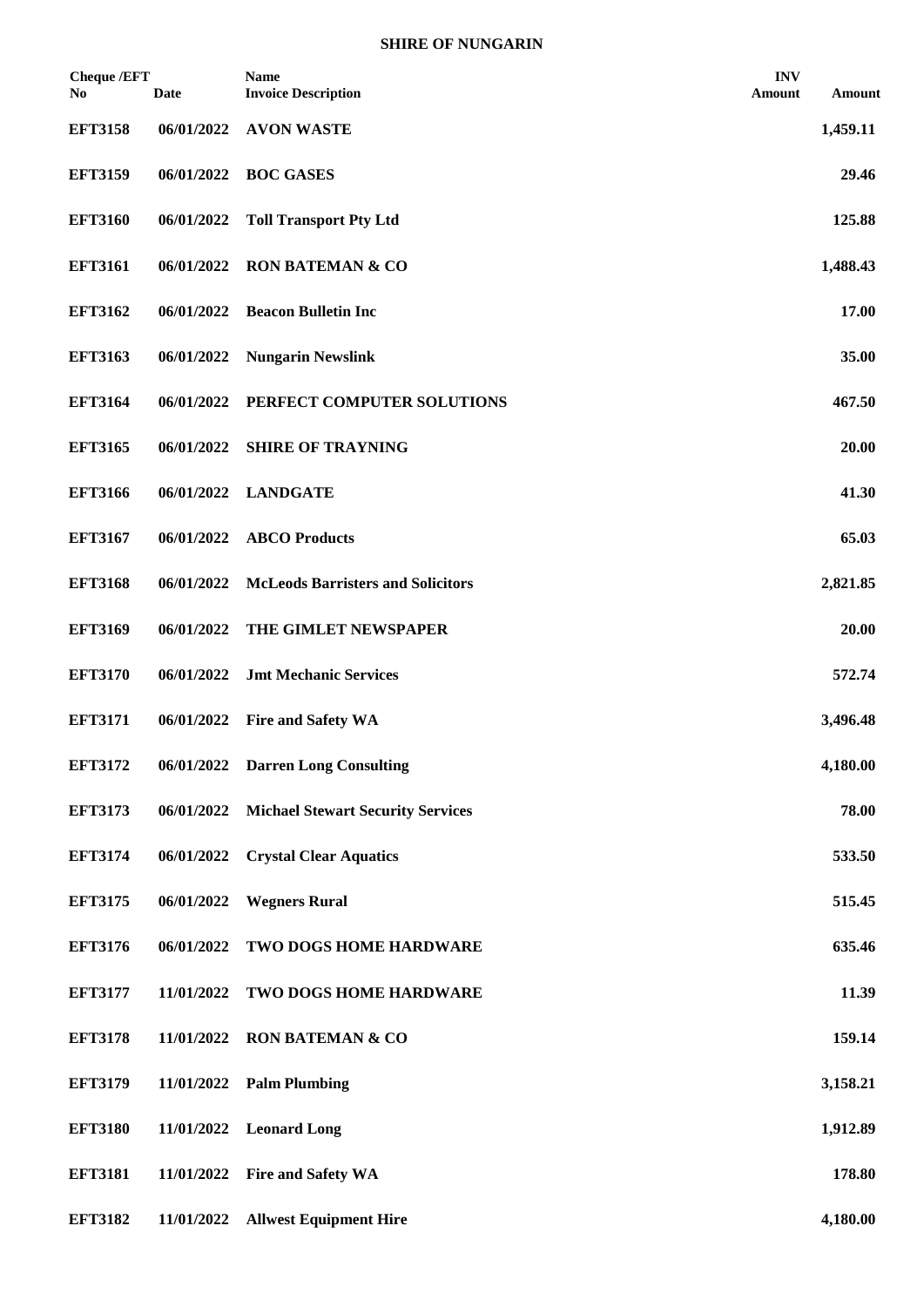| <b>Cheque /EFT</b><br>No.<br><b>EFT3182</b> | <b>Date</b><br>11/01/2022 | Name<br><b>Invoice Description</b><br><b>Allwest Equipment Hire</b> | <b>INV</b><br>Amount | Amount<br>4,180.00 |
|---------------------------------------------|---------------------------|---------------------------------------------------------------------|----------------------|--------------------|
| <b>EFT3183</b>                              | 11/01/2022                | <b>Walker Electrical Contractors</b>                                |                      | 480.70             |
| <b>EFT3184</b>                              | 11/01/2022                | <b>AIT SPECIALISTS PTY LTD</b>                                      |                      | 74.03              |
| <b>EFT3185</b>                              | 18/01/2022                | <b>Toll Transport Pty Ltd</b>                                       |                      | 36.71              |
| <b>EFT3186</b>                              | 18/01/2022                | <b>RON BATEMAN &amp; CO</b>                                         |                      | 2,981.00           |
| <b>EFT3187</b>                              | 18/01/2022                | <b>Woolshed Hotel Nungarin</b>                                      |                      | 208.00             |
| <b>EFT3188</b>                              | 18/01/2022                | <b>Great Southern Fuel Supplies</b>                                 |                      | 7,091.41           |
| <b>EFT3189</b>                              | 18/01/2022                | Halsall & Associates Pty Ltd                                        |                      | 4,800.40           |
| <b>EFT3190</b>                              | 18/01/2022                | <b>Woolshed Hotel Nungarin</b>                                      |                      | 284.00             |
| <b>EFT3191</b>                              | 18/01/2022                | <b>Woolshed Hotel Nungarin</b>                                      |                      | 208.00             |
| <b>EFT3192</b>                              | 18/01/2022                | PERFECT COMPUTER SOLUTIONS                                          |                      | 510.00             |
| <b>EFT3193</b>                              | 18/01/2022                | <b>Nungarin Community Resource Centre</b>                           |                      | 7.95               |
| <b>EFT3194</b>                              | 18/01/2022                | <b>Fire and Safety WA</b>                                           |                      | 115.50             |
| <b>EFT3195</b>                              | 24/01/2022                | <b>Toll Transport Pty Ltd</b>                                       |                      | 136.48             |
| <b>EFT3196</b>                              | 24/01/2022                | <b>Toll Transport Pty Ltd</b>                                       |                      | 40.77              |
| <b>EFT3197</b>                              | 24/01/2022                | <b>TWO DOGS HOME HARDWARE</b>                                       |                      | 387.33             |
| <b>EFT3198</b>                              | 24/01/2022                | <b>RON BATEMAN &amp; CO</b>                                         |                      | 341.92             |
| <b>EFT3199</b>                              | 24/01/2022                | <b>Hersey's Safety</b>                                              |                      | 1,551.00           |
| <b>EFT3200</b>                              | 24/01/2022                | PERFECT COMPUTER SOLUTIONS                                          |                      | 212.50             |
| <b>EFT3201</b>                              | 24/01/2022                | <b>OFFICE WORKS DIRECT</b>                                          |                      | 1,268.95           |
| <b>EFT3202</b>                              | 24/01/2022                | <b>Great Eastern Country Zone Walga</b>                             |                      | 3,850.00           |
| <b>EFT3203</b>                              | 24/01/2022                | <b>AIT SPECIALISTS PTY LTD</b>                                      |                      | 92.62              |
| <b>EFT3204</b>                              | 24/01/2022                | Dx Print Group Pty Ltd                                              |                      | 38.50              |
| <b>EFT3205</b>                              | 24/01/2022                | <b>Nungarin Community Resource Centre</b>                           |                      | 110.00             |
| <b>EFT3206</b>                              | 24/01/2022                | <b>Nungarin Sporting Club Inc</b>                                   |                      | 540.50             |
| <b>EFT3206</b>                              | 24/01/2022                | <b>Nungarin Sporting Club Inc</b>                                   |                      | 540.50             |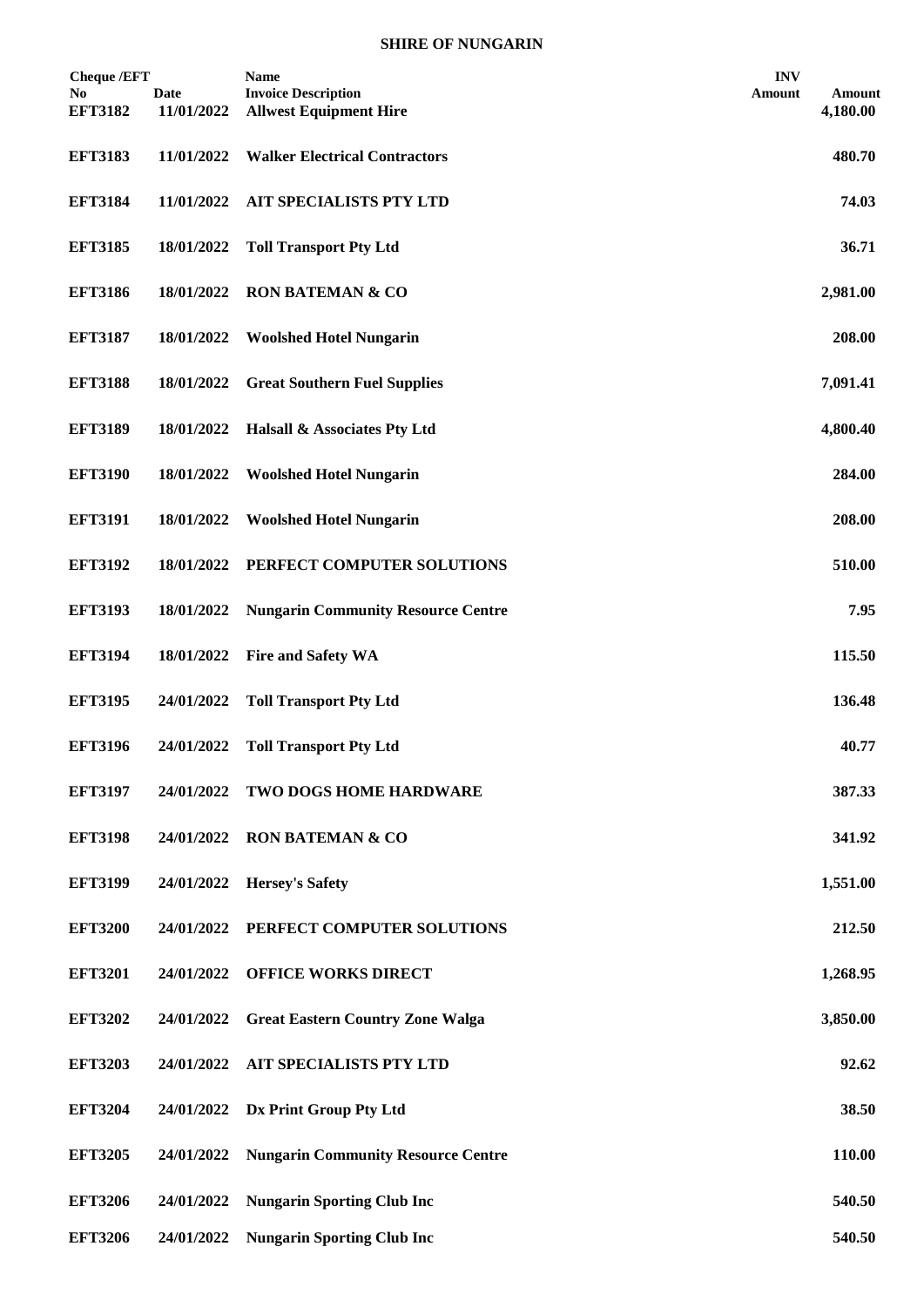| <b>Cheque /EFT</b><br>No | Date       | <b>Name</b><br><b>Invoice Description</b>             | <b>INV</b><br>Amount | Amount   |
|--------------------------|------------|-------------------------------------------------------|----------------------|----------|
| <b>EFT3207</b>           | 24/01/2022 | <b>McLeods Barristers and Solicitors</b>              |                      | 987.62   |
| <b>EFT3208</b>           | 24/01/2022 | <b>Beacon Equipment</b>                               |                      | 670.00   |
| <b>EFT3209</b>           | 24/01/2022 | <b>Wheatbelt Refrigeration &amp; Air-Conditioning</b> |                      | 492.36   |
| <b>EFT3210</b>           | 24/01/2022 | <b>Leonard Long</b>                                   |                      | 1,320.69 |
| <b>EFT3211</b>           | 24/01/2022 | <b>Claremont Firearms</b>                             |                      | 20.00    |
| <b>EFT3212</b>           | 24/01/2022 | <b>Wheatbelt Uniforms Signs and Safety</b>            |                      | 1,459.70 |
| <b>EFT3213</b>           | 24/01/2022 | <b>Mckay Plumbing and Gas</b>                         |                      | 4,273.50 |
| <b>EFT3214</b>           | 28/01/2022 | TWO DOGS HOME HARDWARE                                |                      | 43.57    |
| <b>EFT3215</b>           | 28/01/2022 | PERFECT COMPUTER SOLUTIONS                            |                      | 255.00   |
| <b>EFT3216</b>           | 28/01/2022 | <b>OFFICE WORKS DIRECT</b>                            |                      | 37.93    |
| <b>EFT3217</b>           | 28/01/2022 | <b>MERREDIN SUPER IGA</b>                             |                      | 19.90    |
| <b>EFT3218</b>           | 28/01/2022 | <b>Nungarin Community Resource Centre</b>             |                      | 50.00    |
| <b>EFT3219</b>           | 28/01/2022 | <b>Beryl Harmer</b>                                   |                      | 755.00   |
| <b>EFT3220</b>           | 28/01/2022 | <b>JCB Construction Equipment Australia</b>           |                      | 223.01   |
| <b>EFT3221</b>           | 28/01/2022 | <b>Peter Lethborg</b>                                 |                      | 427.13   |
| 16884                    | 06/01/2022 | <b>SYNERGY</b>                                        |                      | 830.13   |
| 16885                    | 11/01/2022 | <b>SYNERGY</b>                                        |                      | 76.54    |
| 16886                    | 18/01/2022 | <b>WATER CORPORATION</b>                              |                      | 86.96    |
| 16887                    | 24/01/2022 | <b>SYNERGY</b>                                        |                      | 1,066.83 |
| 16888                    | 28/01/2022 | <b>SYNERGY</b>                                        |                      | 390.08   |
| DD8491.1                 | 05/01/2022 | <b>Aware Super</b>                                    |                      | 1,939.48 |
| DD8491.2                 | 05/01/2022 | AUSTRALIAN SUPER ADMINISTRATION                       |                      | 354.50   |
| DD8491.3                 | 05/01/2022 | <b>BT</b> Super for Life                              |                      | 212.68   |
| DD8491.4                 | 05/01/2022 | <b>MLC</b> Super Fund                                 |                      | 228.18   |
| DD8491.4                 | 05/01/2022 | <b>MLC</b> Super Fund                                 |                      | 228.18   |